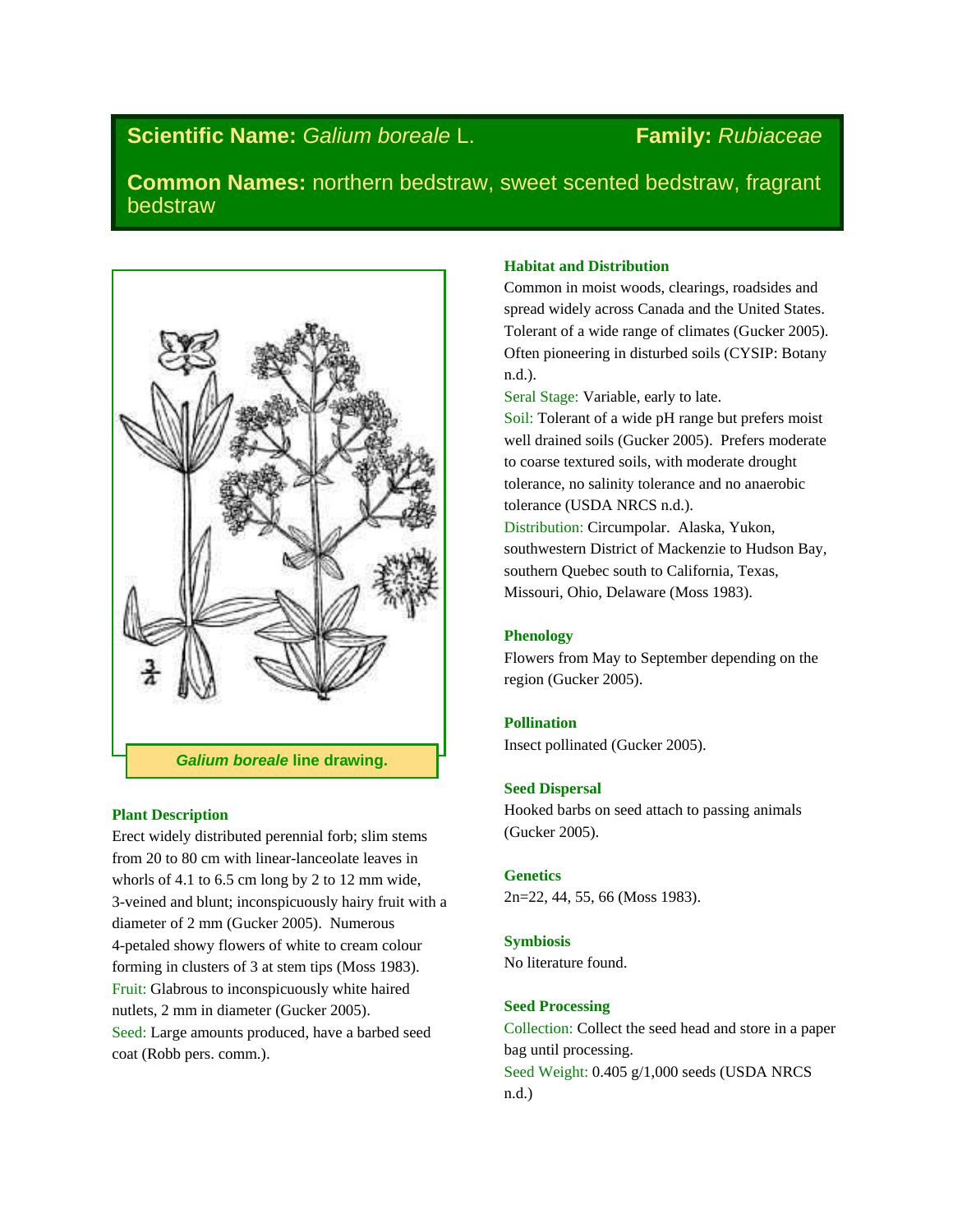#### 0.6 g/1,000 seeds (Gucker 2005).

Harvest Dates: End of July to early August, though it does not drop its seed right away so seed may be collected through to September.

Cleaning: Run the seeds through a sieve to break up dirt and seed or rub seed with gloved hands (Robb pers. comm.).

Storage Behaviour: Likely orthodox; dry prior to cold storage.

Storage: 26% viability was retained when seeds were stored at 15% moisture content at temperatures of -20°C for 7 months (Royal Botanic Gardens Kew 2008). Cool dry storage (Prairie Moon Nursery n.d.). Longevity: Is a short lived species living less than a year in the soil seed bank (Royal Botanic Gardens Kew 2008).



*Galium boreale* **in bloom**

### **Propagation**

Natural Regeneration: Rhizomatous asexual reproduction is most common, in guerrilla clonal growth form (Gucker 2005). Vegetative germination is its primary method of reproduction but also produces seed. Germination: No literature found. Pre-treatment: No pre-treatment necessary (Prairie Moon Nursery n.d.). Direct Seeding: No literature found. Seed Rate: No literature found. Vegetative Propagation: No literature found.

### **Aboriginal/Food Uses**

Food: Roots and leaves boiled in teas. *G. boreale* seeds sometimes used as a ground as a coffee substitute (Plants for a Future 2012, Tannas 2004). Young plants can be eaten as a cooked green; one change of water eliminates bitterness (CYSIP: Botany n.d.).

Medicinal: Used in a poultice for general treatment of aches and pains or combined with butter as a salve. Mixed into tea to treat cold and flu symptoms (Gucker 2005).

Stimulates urination and was used to treat bladder infections or kidney stones (CYSIP: Botany n.d., Johnson et al. 2005).

Other: A red dye can be made from the roots (often combined with cranberries) and flowers were used as a perfume (CYSIP: Botany n.d., Tannas 2004). Used as stuffing material for beds (CYSIP: Botany n.d., Plants for a Future 2012).

### **Wildlife/Forage Usage**

Wildlife: Not common as a nutrient for ungulates, Black bear and ground foraging birds consume more (Gucker 2005).

Plants contribute to habitat for big game and rodents (Gucker 2005).

Livestock: Poor; sometimes consumed by sheep (Tannas 2004).

Grazing Response: Increaser (Tannas 2004).

# **Reclamation Potential**

Successful after transplantation; a sod re-location method was performed (Gucker 2005). Purdy et al. (2005) found populations of *G. boreale* to be frequent and moderately abundant in dry saline habitats while others have noted it as being a common forb in other boreal forest saline areas.